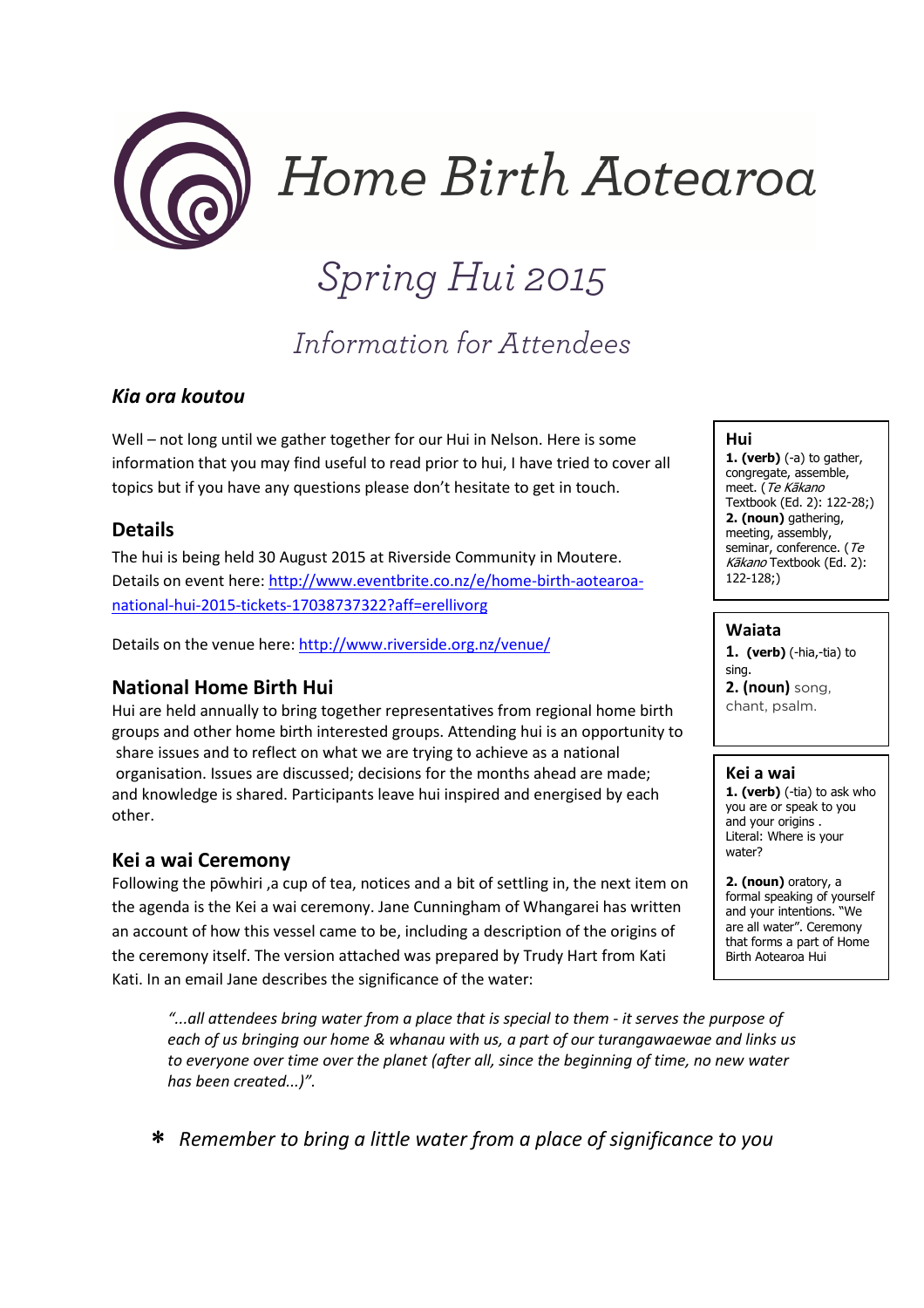# Children & Whānau

This is a family friendly event and we want everyone to feel welcome and to be comfortable. Children attending will have their needs met with their own play space, quiet tactile play objects and dedicated carers to help look after them during our talk times. Our venue is a beautiful location surrounded by gardens and there is a cafe nearby.

# Catering / Kai

All daytime meals will be catered. Meals will have a strong emphasis on deep nutrition, wholesomeness (organic where possible) and nourishment of body and self. Dietary needs will be met as noted with registration. (You will need to organise your own tea)

∗ We welcome any contributions of seasonal produce from your garden or baking (sugar free or low sugar) from your kitchen.

# Sleeping / Noho Marae

If you have organised accommodation with the organisers then there will be space available for you in the Riverside accommodation. All of these spaces are now filled but there is plenty of local accommodation that can be organised independently. For those sleeping on site, mattresses are provided but please bring your own linen, blankets (or sleeping bag or duvet) and perhaps a pillow. If you are a light sleeper then earplugs could be handy. Remember your usual toilet bag & towel too. For accommodation support email homebirthmotueka@gmail.com

#### Hui Proceedings

A draft hui program is attached – please take a look at this and, if you have the chance, prepare some thoughts from your regional, organisational & personal perspectives to bring along to the discussions. We will be covering our new strategic planning document, report back on trust activities and give regions the space to feed back to us.

# Photography

We have a photographer organised for the day. Please let us know if you do not wish to appear in any of the photos that will be made available to the Home Birth community. You are welcome to take your own photos and we would love it if you shared them with us too. Email to editor@homebirth.org.nz

# Transport

If you need any help with (or can help with) transport - please let us know. We will contact those who have already indicated they would like transport to/from the airport.

#### Nga mihi nui - The Trustees

# **Contacts**

Sharon: 03 755 6095/021 0231 5665 Sian: 034531051/021560117 HBA:Admin@homebirth.org.nz Local: homebirthmotueka@gmail.com

#### Attached are:

- Proposed Program & Agenda for hui
- An account of the Kei a wai ceremony

#### Remember to bring:

- ∗ a little water, from a place of significance to you, for the Kei a wai ceremony
- ∗ a small contribution for koha
- ∗ your own linen etc if staying at riverside
- ∗ kai contributions from garden or kitchen
- ∗ thoughts from your region to contribute to the discussions